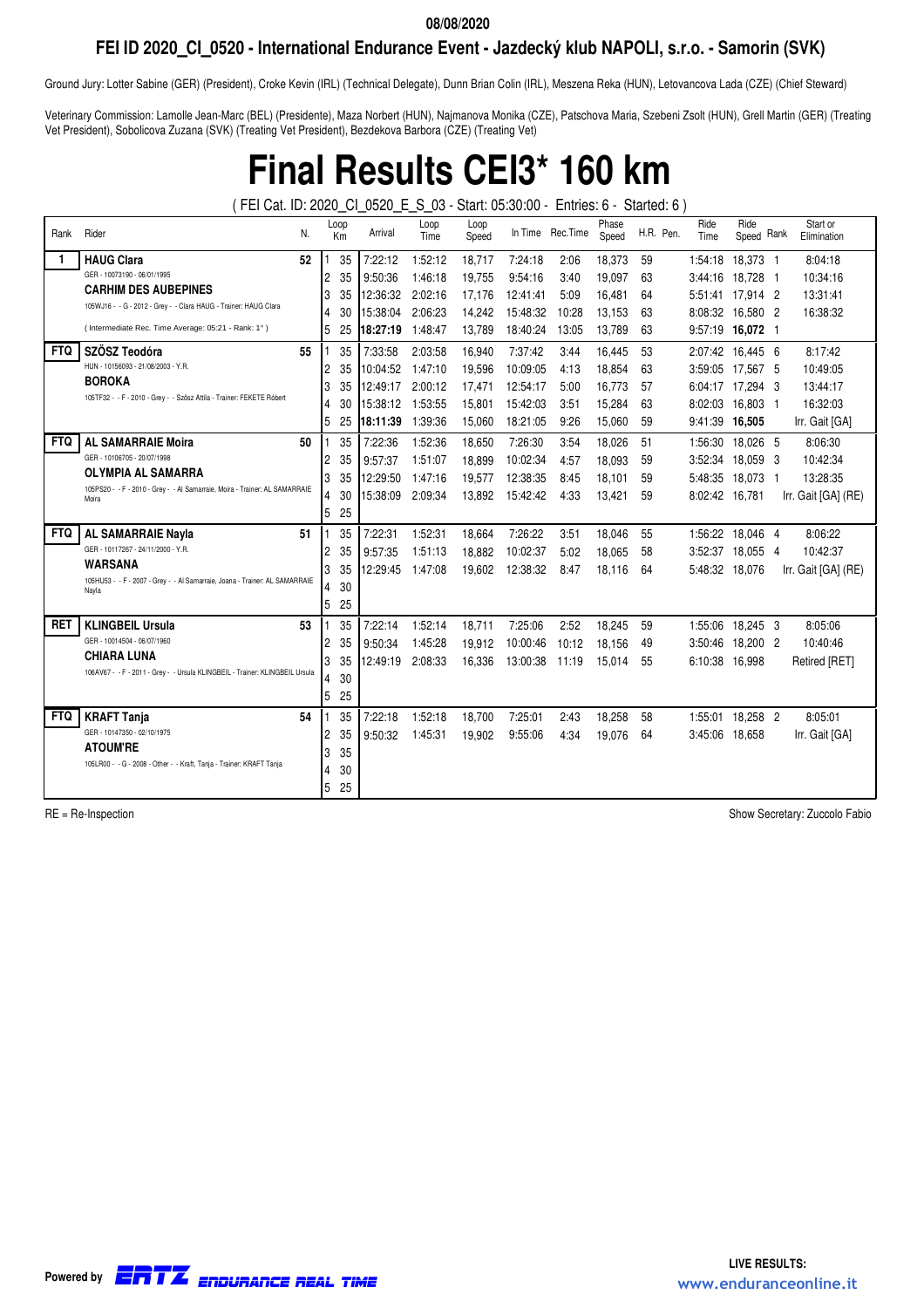## **FEI ID 2020\_CI\_0520 - International Endurance Event - Jazdecký klub NAPOLI, s.r.o. - Samorin (SVK)**

Ground Jury: Lotter Sabine (GER) (President), Croke Kevin (IRL) (Technical Delegate), Dunn Brian Colin (IRL), Meszena Reka (HUN), Letovancova Lada (CZE) (Chief Steward)

Veterinary Commission: Lamolle Jean-Marc (BEL) (Presidente), Maza Norbert (HUN), Najmanova Monika (CZE), Patschova Maria, Szebeni Zsolt (HUN), Grell Martin (GER) (Treating Vet President), Sobolicova Zuzana (SVK) (Treating Vet President), Bezdekova Barbora (CZE) (Treating Vet)

# **Final Results CEI2\* 120 km**

( FEI Cat. ID: 2020\_CI\_0520\_E\_S\_02 - Start: 05:45:00 - Entries: 16 - Started: 16 )

| Rank         | Rider<br>N.                                                                                                    | Loop<br>Кm     |          | Arrival                     | Loop<br>Time       | Loop<br>Speed    | In Time                 | Rec.Time     | Phase<br>Speed   | H.R. Pen. | Ride<br>Time   | Ride<br>Speed Rank             |     | Start or<br>Elimination |
|--------------|----------------------------------------------------------------------------------------------------------------|----------------|----------|-----------------------------|--------------------|------------------|-------------------------|--------------|------------------|-----------|----------------|--------------------------------|-----|-------------------------|
| 1.           | 28<br><b>CUZZANI Franco</b>                                                                                    |                | 35       | 7:33:55                     | 1:48:55            | 19,281           | 7:38:47                 | 4:52         | 18,456           | 58        | 1:53:47        | 18,456 7                       |     | 8:18:47                 |
|              | ARG - 10018403 - 26/11/1989<br><b>ALI SALOU</b>                                                                | 2              | 35       | 10:05:08                    | 1:46:21            | 19,746           | 10:08:56                | 3:48         | 19,065           | 64        | 3:43:56        | 18,756 4                       |     | 10:58:56                |
|              | 105HY70 - G - 2010 - Chestnut - - Qazim CHE MAT DIN, S.C.E.A. HARAS DU<br>LAUNAY - Trainer: BOGRAND Christophe | 3              | 30       | 12:35:22                    | 1:36:26            | 18,666           | 12:48:08                | 12:46        | 16,484           | 53        | 5:33:08        | 18.011                         | 4   | 13:38:08                |
|              | (Intermediate In Time Average: 07:09 - Rank: 6°)                                                               | 4              | 20       | 14:28:16                    | 0:50:08            | 23,936           | 14:45:25                | 17:09        | 23,936           | 57        | 6:23:16        | 18.786 1                       |     |                         |
| $\mathbf{2}$ | 33<br><b>KLINGBEIL Jule</b><br>GER - 10077240 - 03/03/1992                                                     |                | 35       | 7:33:52                     | 1:48:52            | 19,290           | 7:36:38                 | 2:46         | 18,812           | 49        | 1:51:38        | 18,812 1                       |     | 8:16:38                 |
|              | AID DU FLORIVAL                                                                                                | 2              | 35       | 10:05:05                    | 1:48:27            | 19,364           | 10:08:22                | 3:17         | 18,795           | 59        | 3:43:22        | 18,803                         | - 1 | 10:58:22                |
|              | 104JB76 - F - 2007 - Grey - - Wissler, Gerald - Trainer: KLINGBEIL Ursula                                      | 3              | 30       | 12:36:25                    | 1:38:03            | 18,358           | 12:40:18                | 3:53         | 17,659           | 54        | 5:25:18        | 18,445                         | -1  | 13:30:18                |
|              | (Intermediate In Time Average: 03:19 - Rank: 2°)                                                               | $\overline{4}$ | 20       | 14:30:50                    | 1:00:32            | 19,824           | 14:39:09                | 8:19         | 19,824           | 49        | 6:25:50        | 18,661 2                       |     |                         |
| 3            | 37<br><b>ROEHM Merle</b><br>GER - 10077654 - 13/02/1994                                                        |                | 35       | 7:33:50                     | 1:48:50            | 19,296           | 7:37:59                 | 4:09         | 18,587           | 48        | 1:52:59        | 18,587                         | -5  | 8:17:59                 |
|              | <b>DYDIN</b>                                                                                                   | 2              | 35       | 10:05:02                    | 1:47:03            | 19,617           | 10:09:12                | 4:10         | 18,882           | 48        | 3:44:12        | 18,733                         | -5  | 10:59:12                |
|              | 105DC41 - G - 2009 - Other - - Klingbeil, Ursula - Trainer: KLINGBEIL Ursula                                   | 3              | 30       | 12:36:23                    | 1:37:11            | 18,522           | 12:41:24                | 5:01         | 17,613           | 53        | 5:26:24        | 18,382 2                       |     | 13:31:24                |
|              | (Intermediate In Time Average: 04:27 - Rank: 3°)                                                               | 4              | 20       | 14:30:51                    | 0:59:27            | 20,185           | 14:39:21                | 8:30         | 20,185           | 51        | 6:25:51        | 18,660 3                       |     |                         |
| 4            | <b>SUPEKOVA Lucia</b><br>41<br>SVK - 10081839 - 29/08/1977                                                     |                | 35       | 7:35:38                     | 1:50:38            | 18,982           | 7:37:57                 | 2:19         | 18,592           | 50        | 1:52:57        | 18,592 4                       |     | 8:17:57                 |
|              | <b>F C HUSEIN</b><br>105RS99 - G - 2011 - Grey - - Rastislav SUPEK - Trainer: SUPEKOVA Lucia                   | 2              | 35       | 10:06:03                    | 1:48:06            | 19,426           | 10:08:31                | 2:28         | 18,993           | 58        | 3:43:31        | 18,791                         | 3   | 10:58:31                |
|              |                                                                                                                | 3              | 30       | 12:40:39                    | 1:42:08            | 17,624           | 12:43:25                | 2:46         | 17,159           | 59        | 5:28:25        | 18,269                         | -3  | 13:33:25                |
|              | (Intermediate In Time Average: 02:31 - Rank: 1°)                                                               | 4              | 20       | <b>14:30:52</b> 0:57:27     |                    | 20,888           | 14:37:01                | 6:09         | 20,888           | 56        |                | 6:25:52 18,659 4               |     |                         |
| 5            | 38<br><b>SAJDAK Tadeusz</b><br>POL - 10163224 - 14/12/1984                                                     |                | 35       | 7:41:44                     | 1:56:44            | 17,990           | 7:44:34                 | 2:50         | 17,563           | 59        | 1:59:34        | 17,563 11                      |     | 8:24:34                 |
|              | <b>CZORT Z GOR</b><br>105WV83 - M - 2011 - Bay - - Waclaw SAJDAK - Trainer: SAJDAK Tadeusz                     | 2              | 35       | 10:18:56                    | 1:54:22            | 18,362           | 10:26:39                | 7:43         | 17,201           | 59        | 4:01:39        | 17,381                         | 9   | 11:16:39                |
|              |                                                                                                                | 3              | 30       | 13:02:25                    | 1:45:46            | 17,019           | 13:08:49                | 6:24         | 16,048           | 60        | 5:53:49        | 16,958 5                       |     | 13:58:49                |
|              | (Intermediate In Time Average: 05:39 - Rank: 4°)                                                               | 4              | 20       | 15:03:41                    | 1:04:52            | 18,499           | 15:12:25                | 8:44         | 18,499           | 56        | 6:58:41        | 17,197 5                       |     |                         |
| 6            | 39<br><b>SMOLINSKA Viera</b><br>SVK - 10098263 - 01/08/1975                                                    |                | 35       | 7:40:36                     | 1:55:36            | 18,166           | 7:48:26                 | 7:50         | 17,013           | 54        | 2:03:26        | 17,013 12                      |     | 8:28:26                 |
|              | ZUBI<br>105PJ68 - G - 2010 - Chestnut - - PS farm s.r.o. - Trainer: PAZITNY Vladimir                           | 2<br>3         | 35       | 10:26:50                    | 1:58:24            | 17,736           | 10:31:36                | 4:46         | 17,050           | 55        | 4:06:36        | 17,032 11                      |     | 11:21:36                |
|              |                                                                                                                | 4              | 30<br>20 | 13:21:54<br>15:33:03        | 2:00:18<br>1:16:45 | 14,963<br>15,635 | 13:26:18<br>15:42:16    | 4:24<br>9:13 | 14,435<br>15,635 | 53<br>54  | 7:28:03        | 6:11:18 16.159 6<br>16,070 6   |     | 14:16:18                |
| 7            | (Intermediate In Time Average: 05:40 - Rank: 5°)<br>31                                                         |                |          |                             |                    |                  |                         |              |                  |           |                |                                |     |                         |
|              | <b>GOSZTOLAI Zsanett</b><br>HUN - 10195625 - 05/01/1996                                                        | 2              | 35<br>35 | 7:51:21<br>10:53:03 2:12:43 | 2:06:21            | 16.620<br>15,823 | 8:00:20<br>11:02:04     | 8:59<br>9:01 | 15,517           | 63<br>64  | 2:15:20        | 15,517 16<br>4:37:04 15,159 12 |     | 8:40:20<br>11:52:04     |
|              | SHAGYA BIA<br>106MG07 - F - 2013 - Grey - - Kálmán RENCSÁR - Trainer: SZABÓ Alexandra                          | 3              | 30       | 13:58:06                    | 2:06:02            | 14,282           | 14:07:43                | 9:37         | 14,817<br>13,269 | 54        | 6:52:43        | 14,538 7                       |     | 14:57:43                |
|              | Fradika<br>(Intermediate In Time Average: 09:12 - Rank: 7°)                                                    | 4              | 20       | 16:23:25                    | 1:25:42            | 14,002           | 16:33:13                | 9:48         | 14,002           | 54        | 8:18:25        | 14,446 7                       |     |                         |
| <b>FTQ</b>   | <b>FEKETE Patricia</b><br>30                                                                                   |                | 35       | 7:33:57                     | 1:48:57            | 19,275           | 7:36:47                 | 2:50         | 18,786           | 57        | 1:51:47        | 18,786 2                       |     | 8:16:47                 |
|              | HUN - 10036444 - 19/04/1993                                                                                    | 2              | 35       | 10:04:56                    | 1:48:09            | 19,417           | 10:08:25                | 3:29         | 18,812           | 59        | 3:43:25        | 18,799 2                       |     | 10:58:25                |
|              | GAZAL XXII-4<br>106DT42 - F - 2011 - Bay - - Róbert FEKETE - Trainer: FEKETÉNÉ                                 | 3              | 30       | 12:35:27 1:37:02            |                    | 18,550           | 12:39:35                | 4:08         | 17,792           | 64        | 5:24:35        | 18,485                         |     | Irr. Gait [GA]          |
|              | <b>WACHTLER Kata</b>                                                                                           | 4              | 20       |                             |                    |                  |                         |              |                  |           |                |                                |     |                         |
| <b>FTQ</b>   | <b>JARV Kairit</b><br>32                                                                                       |                | 35       | 7:34:09                     | 1:49:09            | 19,240           | 7:37:26                 | 3:17         | 18,678           | 59        | 1:52:26        | 18,678 3                       |     | 8:17:26                 |
|              | EST - 10059241 - 15/11/1993<br>DRUID                                                                           | 2              | 35       | 10:05:25                    | 1:47:59            | 19,447           | 10:10:39                | 5:14         | 18,549           | 62        | 3:45:39        | 18.613 6                       |     | 11:00:39                |
|              | 106MY01 - G - 2011 - Bay - - Hannes JÄRV - Trainer: HALLIKO Önne                                               | 3              | 30       |                             |                    | 17,493           | 12:56:50                | 13:17        | 15,493           | 76        | 5:41:50 17.552 |                                |     | Metabolic [ME]          |
|              |                                                                                                                | $\overline{4}$ | 20       |                             |                    |                  |                         |              |                  |           |                |                                |     |                         |
| <b>FTQ</b>   | <b>MAROSOVA Lucia</b><br>36                                                                                    |                | 35       | 7:39:09                     | 1:54:09            | 18,397           | 7:42:43                 | 3:34         | 17,839           | 58        |                | 1:57:43 17,839 9               |     | 8:22:43                 |
|              | SVK - 10098953 - 16/03/1996<br><b>SHEREEN</b>                                                                  | 2              | 35       | 10:18:13 1:55:30            |                    | 18,182           | 10:21:37                | 3:24         | 17,662           | 58        |                | 3:56:37 17,750 7               |     | 11:11:37                |
|              | 105NG06 - F - 2010 - Bay - - Ivan Klein - Trainer: KLEINOVA Dominika                                           | 3              | 30       |                             |                    | 17,269           | 13:00:48                | 4:57         | 16,486           | 64        | 5:45:48 17,351 |                                |     | Irr. Gait [GA] (RE)     |
|              |                                                                                                                | 4              | 20       |                             |                    |                  |                         |              |                  |           |                |                                |     |                         |
| <b>FTQ</b>   | <b>SOLEK-KOWALSKA Ewa</b><br>40                                                                                |                | 35       | 7:41:41 1:56:41             |                    | 17,997           | 7:44:11                 | 2:30         | 17,620           | 54        |                | 1:59:11 17,620 10              |     | 8:24:11                 |
|              | POL - 10115646 - 01/03/1976<br><b>ENCINO</b>                                                                   | 2              | 35       | 10:18:52 1:54:41            |                    | 18,311           | 10:21:40                | 2:48         | 17,875           | 62        |                | 3:56:40 17,746 8               |     | 11:11:40                |
|              | 105OV86 - G - 2010 - Bay - - Pako Finance Pawel Kowalski - Trainer: SOLEK-<br>KOWALSKA Ewa                     | 3              | 30       | 13:02:01 1:50:21            |                    |                  | 16,312 13:06:14         | 4:13         | 15,711           | 64        | 5:51:14 17.083 |                                |     | Irr. Gait [GA] (RE)     |
|              |                                                                                                                | 4              | 20       |                             |                    |                  |                         |              |                  |           |                |                                |     |                         |
| <b>FTQ</b>   | 27<br><b>CHLPACOVA Simona</b><br>SVK - 10056206 - 26/02/1995                                                   |                | 35       | 7:45:57                     | 2:00:57            | 17,363           | 7:49:40                 | 3:43         | 16,845           | 59        |                | 2:04:40 16,845 13              |     | 8:29:40                 |
|              | YASIRA                                                                                                         | 2              | 35       | 10:26:59 1:57:19            |                    | 17,900           | 10:29:34                | 2:35         | 17,515           | 58        |                | 4:04:34 17,173 10              |     | 11:19:34                |
|              | 104JJ53 - F - 2007 - Bav - - Simona CHLPACOVA - Trainer: CHLPACOVA<br>Simona                                   | 3              | 30       | 13:21:52 2:02:18            |                    | 14,718           | 13:33:32                | 11:40        | 13,436           | -70       | 6:18:32 15,851 |                                |     | Metabolic [ME]          |
|              |                                                                                                                | 4              | 20       |                             |                    |                  |                         |              |                  |           |                |                                |     |                         |
| <b>FTQ</b>   | <b>TOTH József</b><br>43<br>HUN - 10019106 - 07/02/1972                                                        |                | 35       | 7:49:54                     | 2:04:54            | 16,813           | 7:57:17                 | 7:23         | 15,875           | 64        |                | 2:12:17 15,875 15              |     | 8:37:17                 |
|              | <b>GIDRAN-23 BONIFAC</b>                                                                                       | 2              | 35       | 10:59:02 2:21:45            |                    | 14,815           | 11:03:17                | 4:15         | 14,384           | 57        |                | 4:38:17 15,093 13              |     | 11:53:17                |
|              | 106PE09 - G - 2011 - Chestnut - - József TÓTH - Trainer: HEGYHÁTI Lilla                                        | 3              | 30       | 14:02:46 2:09:29            |                    |                  | 13,901  14:17:11  14:25 |              | 12,509           | - 71      | 7:02:11 14,212 |                                |     | Metabolic [ME]          |
|              |                                                                                                                | 4              | 20       |                             |                    |                  |                         |              |                  |           |                |                                |     |                         |



Endurance Real Time **LIVE RESULTS:** ERTZ www.enduranceonline.it **Powered by**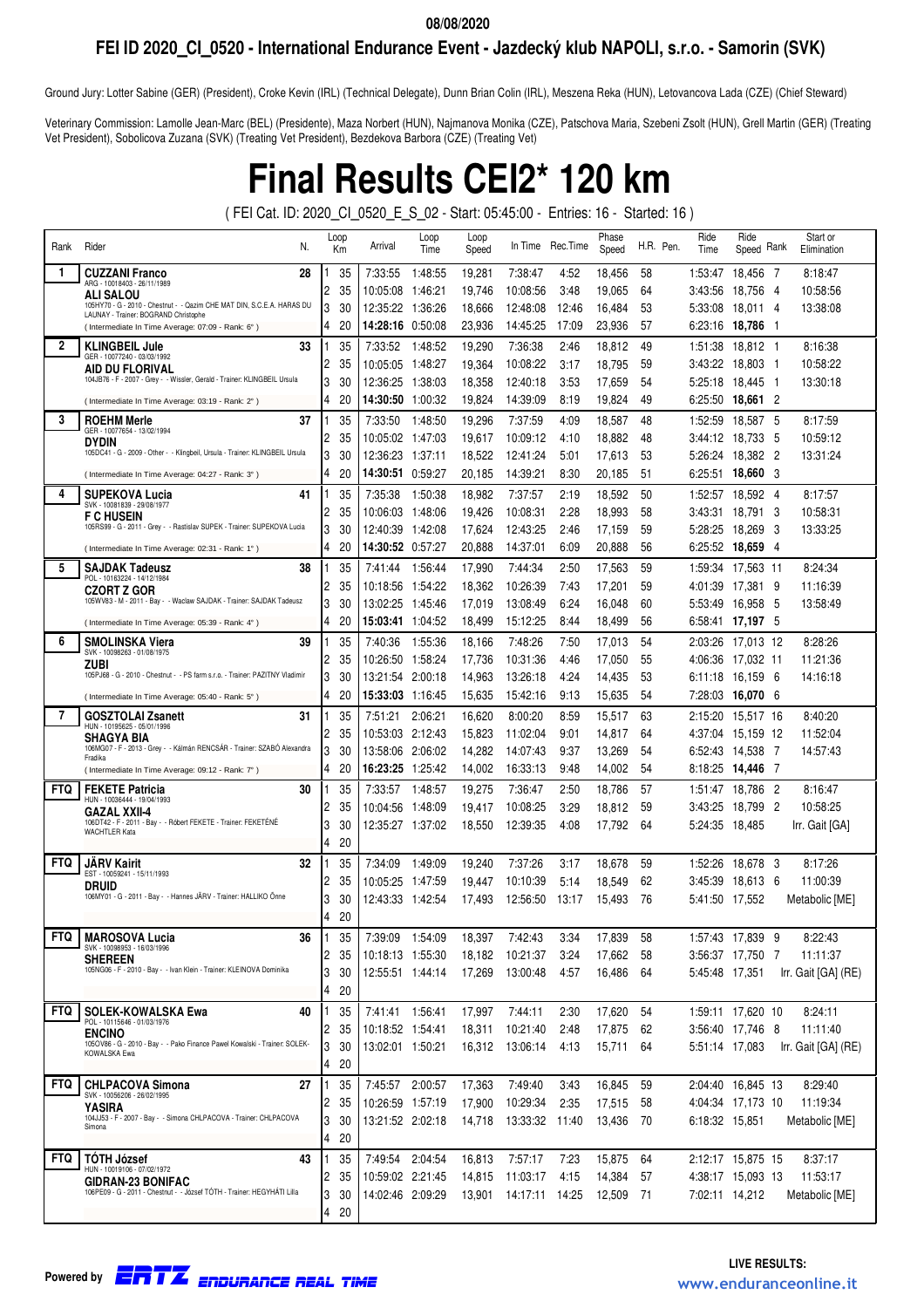| Rank       | Rider                                                                                        | N. | Loop<br>Km           | Arrival             | Loop<br>Time       | Loop<br>Speed    |                     | In Time Rec. Time | Phase<br>Speed   |          | H.R. Pen. | Ride<br>Time              | Ride<br>Speed Rank | Start or<br>Elimination               |
|------------|----------------------------------------------------------------------------------------------|----|----------------------|---------------------|--------------------|------------------|---------------------|-------------------|------------------|----------|-----------|---------------------------|--------------------|---------------------------------------|
| <b>RET</b> | <b>SUPEKOVA Michaela</b><br>SVK - 10109257 - 05/11/1999 - Y.R.                               | 42 | 35<br>35<br>2        | 7:35:41<br>10:06:06 | 1:50:41<br>1:47:58 | 18,973<br>19,450 | 7:38:08<br>10:10:10 | 2:27<br>4:04      | 18,562<br>18,744 | 59<br>59 |           | 1:53:08<br>3:45:10 18.653 | 18,562 6           | 8:18:08<br>Retired [RET]              |
|            | <b>RO VEDETTE</b><br>105QQ55 - F - 2011 - Grey - - Rastislav SUPEK - Trainer: SUPEKOVA Lucia |    | 3<br>30              |                     |                    |                  |                     |                   |                  |          |           |                           |                    |                                       |
|            |                                                                                              |    | 20<br>4              |                     |                    |                  |                     |                   |                  |          |           |                           |                    |                                       |
| <b>FTQ</b> | <b>BIONDIC Tea</b>                                                                           | 26 | 35                   | 7:34:02             | 1:49:02            | 19,260           | 7:40:09             | 6:07              | 18,237           | 59       |           | 1:55:09                   | 18,237 8           | 8:20:09                               |
|            | CRO - 10118062 - 20/07/1992<br>9 GIDRAN-2 SEMSA                                              |    | 35                   | 10:18:20            | 1:58:11            | 17,769           | 10:25:59            | 7:39              | 16,689           | 59       |           | 4:00:59                   | 17,429             | Irr. Gait [GA] (RE)                   |
|            | 106MP62 - F - 2011 - Chestnut - - Branko KOVACIC - Trainer: KOVACIC<br>Branko                |    | 30<br>3              |                     |                    |                  |                     |                   |                  |          |           |                           |                    |                                       |
|            |                                                                                              |    | 20<br>4              |                     |                    |                  |                     |                   |                  |          |           |                           |                    |                                       |
| <b>FTQ</b> | <b>LANG Renate</b>                                                                           | 35 | 35                   | 7:45:15             | 2:00:15            | 17.464           | 7:53:05             | 7:50              | 16,396           | -59      |           | 2:08:05                   | 16.396 14          | 8:33:05                               |
|            | AUT - 10029271 - 31/05/1969<br><b>TOURMALINE STYR EHA</b>                                    |    | 35                   | 10:46:01            | 2:12:56            | 15,797           | 11:00:32            | 14:31             | 14,242           | 63       |           |                           |                    | 4:35:32 15,243 Irr. Gait+Met. [GA+ME] |
|            | 106KC24 - F - 2012 - Bay - - Markus Hubmann - Trainer: MAYER Simon                           |    | 30<br>3              |                     |                    |                  |                     |                   |                  |          |           |                           |                    |                                       |
|            |                                                                                              |    | 20<br>$\overline{4}$ |                     |                    |                  |                     |                   |                  |          |           |                           |                    |                                       |

RE = Re-Inspection Show Secretary: Zuccolo Fabio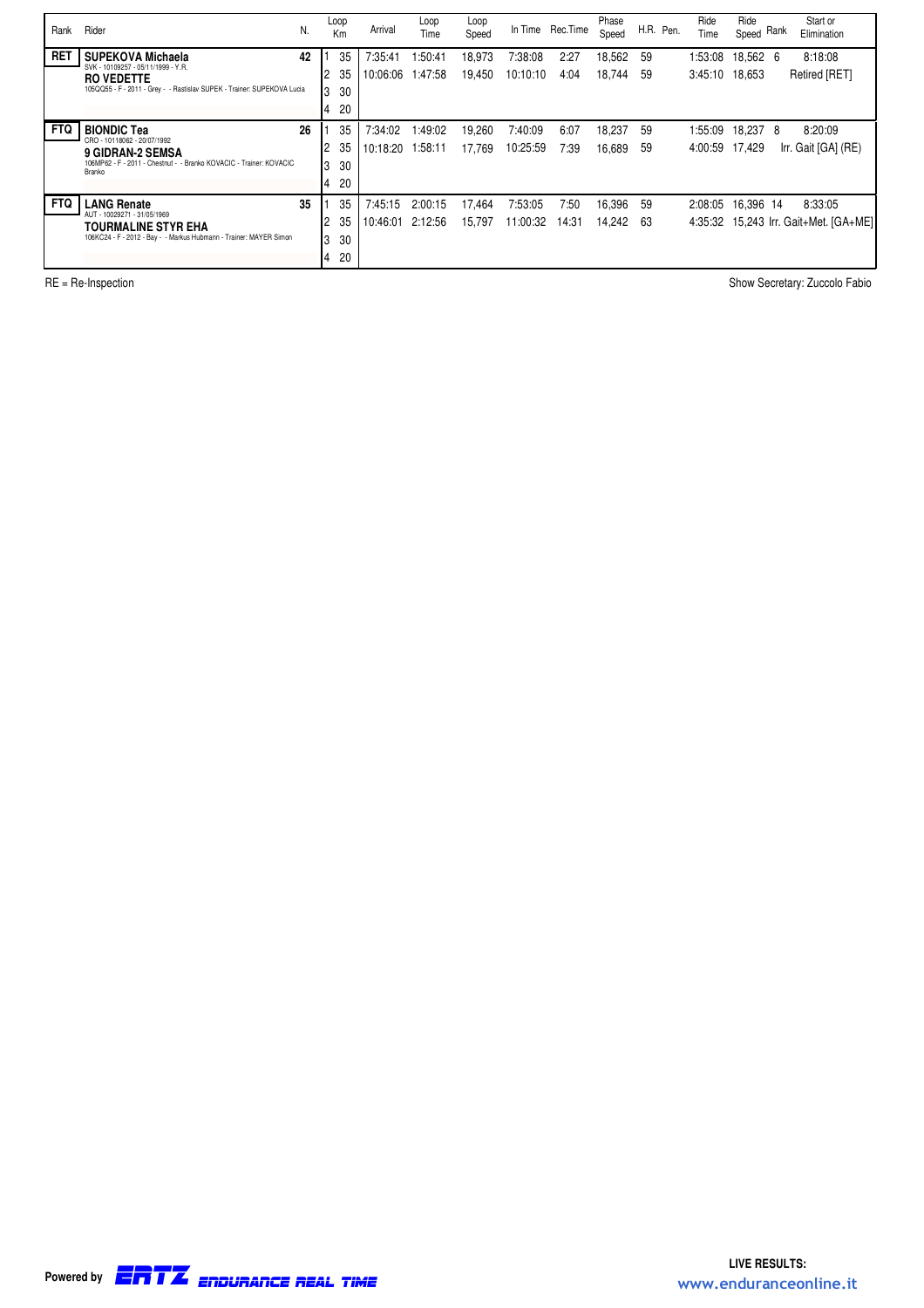## **FEI ID 2020\_CI\_0520 - International Endurance Event - Jazdecký klub NAPOLI, s.r.o. - Samorin (SVK)**

Ground Jury: Lotter Sabine (GER) (President), Croke Kevin (IRL) (Technical Delegate), Dunn Brian Colin (IRL), Meszena Reka (HUN), Letovancova Lada (CZE) (Chief Steward)

Veterinary Commission: Lamolle Jean-Marc (BEL) (Presidente), Maza Norbert (HUN), Najmanova Monika (CZE), Patschova Maria, Szebeni Zsolt (HUN), Grell Martin (GER) (Treating Vet President), Sobolicova Zuzana (SVK) (Treating Vet President), Bezdekova Barbora (CZE) (Treating Vet)

# **Final Results CEIYJ2\* 120 km**

( FEI Cat. ID: 2020\_CI\_0520\_E\_YJ\_02 - Start: 06:00:00 - Entries: 5 - Started: 5 )

| Rank         | Rider<br>N.                                                                               | Loop<br>Km | Arrival          | Loop<br>Time | Loop<br>Speed |          | In Time Rec. Time | Phase<br>Speed | H.R. Pen. | Ride<br>Time | Ride<br>Rank<br>Speed | Start or<br>Elimination |
|--------------|-------------------------------------------------------------------------------------------|------------|------------------|--------------|---------------|----------|-------------------|----------------|-----------|--------------|-----------------------|-------------------------|
|              | <b>VLADAROVA Alexandra</b><br>49                                                          | 35         | 8:01:18          | 2:01:18      | 17,312        | 8:02:45  | 1:27              | 17,108         | 57        | 2:02:45      | 17,108 1              | 8:42:45                 |
|              | SVK - 10175097 - 21/09/2004 - Y.R.<br><b>ML ANGELINA</b>                                  | 35<br>2    | 10:38:46         | 1:56:01      | 18.101        | 10:40:19 | 1:33              | 17.862         | 58        | 4:00:19      | 17.477 1              | 11:30:19                |
|              | 105QM74 - F - 2008 - Black - - Zuzana Sitárová - Trainer: CIRANOVA Zuzana                 | 3<br>30    | 13:21:20         | 1:51:01      | 16.214        | 13:24:17 | 2:57              | 15,794         | 56        | 5:54:17      | 16.936<br>- 1         | 14:14:17                |
|              | (Intermediate In Time Average: 01:59 - Rank: 1°)                                          | 20<br>4    | 15:18:25         | 1:04:08      | 18,711        | 15:24:52 | 6:27              | 18,711         | 49        | 6:58:25      | 17,208 1              |                         |
| $\mathbf{2}$ | <b>VIINAMÄGI Jasmin</b><br>48                                                             | 35         | 8:02:14          | 2:02:14      | 17,180        | 8:05:21  | 3:07              | 16,753         | 58        | 2:05:21      | 16,753 3              | 8:45:21                 |
|              | EST - 10173047 - 10/11/2004 - Y.R.<br><b>ILUEEDI</b>                                      | 35<br>2    | 10:41:31         | 1:56:10      | 18,077        | 10:48:21 | 6:50              | 17,073         | 50        | 4:08:21      | 16,912 3              | 11:38:21                |
|              | 105TN60 - G - 2007 - Chestnut - - Harku Hobusekeskus P.H OÜ - Trainer:<br>HALLIKO Õnne    | 3<br>30    | 13:33:05         | 1:54:44      | 15,689        | 13:38:23 | 5:18              | 14,996         | 59        | 6:08:23      | 16.287<br>-3          | 14:28:23                |
|              | (Intermediate In Time Average: 05:05 - Rank: 4°)                                          | 4<br>20    | 15:45:24         | 1:17:01      | 15,581        | 15:51:52 | 6:28              | 15,581         | 54        | 7:25:24      | 16,165 2              |                         |
| 3            | <b>HOLLOSI Adrienn</b><br>44                                                              | 35         | 8:02:10          | 2:02:10      | 17,190        | 8:05:09  | 2:59              | 16,780         | 56        | 2:05:09      | 16.780 2              | 8:45:09                 |
|              | HUN - 10176436 - 04/04/2001 - Y.R.<br><b>JUSSUF BOJANA</b>                                | 35<br>2    | 10:41:34         | 1:56:25      | 18,039        | 10:44:13 | 2:39              | 17.637         | -57       | 4:04:13      | 17,198<br>-2          | 11:34:13                |
|              | 106DC70 - F - 2008 - Grey - - Adrienn HOLLÓSI - Trainer: HOLLÓSI Adrienn                  | 3<br>30    | 13:33:08         | 1:58:55      | 15,137        | 13:36:31 | 3:23              | 14,718         | 55        | 6:06:31      | 16.370 2              | 14:26:31                |
|              | (Intermediate In Time Average: 03:00 - Rank: 2°)                                          | 4<br>20    | 15:45:27         | 1:18:56      | 15.203        | 15:53:04 | 7:37              | 15,203         | -54       | 7:25:27      | $16,163$ 3            |                         |
|              | 47<br><b>SCHONBERG Lilian</b>                                                             | 35         | 8:06:13          | 2:06:13      | 16,638        | 8:09:06  | 2:53              | 16,266         | -57       | 2:09:06      | 16,266 4              | 8:49:06                 |
|              | EST - 10144431 - 18/11/2000 - Y.R.<br><b>AMAL EL AWRAH OX</b>                             | 35<br>2    | 10:52:06         | 2:03:00      | 17,073        | 10:56:22 | 4:16              | 16,501         | 56        | 4:16:22      | 16.383 4              | 11:46:22                |
|              | 106CF96 - G - 2011 - Grey - - Katrin METS - Trainer: HALLIKO Onne                         | 3<br>30    | 14:02:08         | 2:15:46      | 13,258        | 14:05:47 | 3:39              | 12,911         | 62        | 6:35:47      | 15.160 4              | 14:55:47                |
|              | (Intermediate In Time Average: 03:36 - Rank: 3°)                                          | 20<br>4    | 16:11:14 1:15:27 |              | 15,905        | 16:17:15 | 6:01              | 15,905         | 58        |              | 7:51:14 15,279 4      |                         |
|              | <b>KMETOVA Miriam</b><br>45<br>SVK - 10156801 - 19/09/2002 - Y.R.                         | 35         | 8:06:06          | 2:06:06      | 16,653        | 8:13:50  | 7:44              | 15,691         | 60        | 2:13:50      | 15.691<br>- 5         | 8:53:50                 |
|              | <b>SALLYMA</b>                                                                            | 35<br>2    | 10:52:34         | 1:58:44      | 17.687        | 11:05:37 | 13:03             | 15.935         | 46        | 4:25:37      | 15.812 5              | 11:55:37                |
|              | 104RC51 - F - 2006 - Chestnut - - MONTY-RANC, Rovná Katarína - Trainer:<br>ROVNA Katarina | 3<br>30    | 14:03:24         | 2:07:47      | 14.086        | 14:11:08 | 7:44              | 13.282         | 62        | 6:41:08      | 14.958 5              | 15:01:08                |
|              | (Intermediate In Time Average: 09:30 - Rank: 5°)                                          | 20<br>4    | 16:11:15 1:10:07 |              | 17.114        | 16:30:20 | 19:05             | 17.114         | 42        | 7:51:15      | 15,279 5              |                         |

Show Secretary: Zuccolo Fabio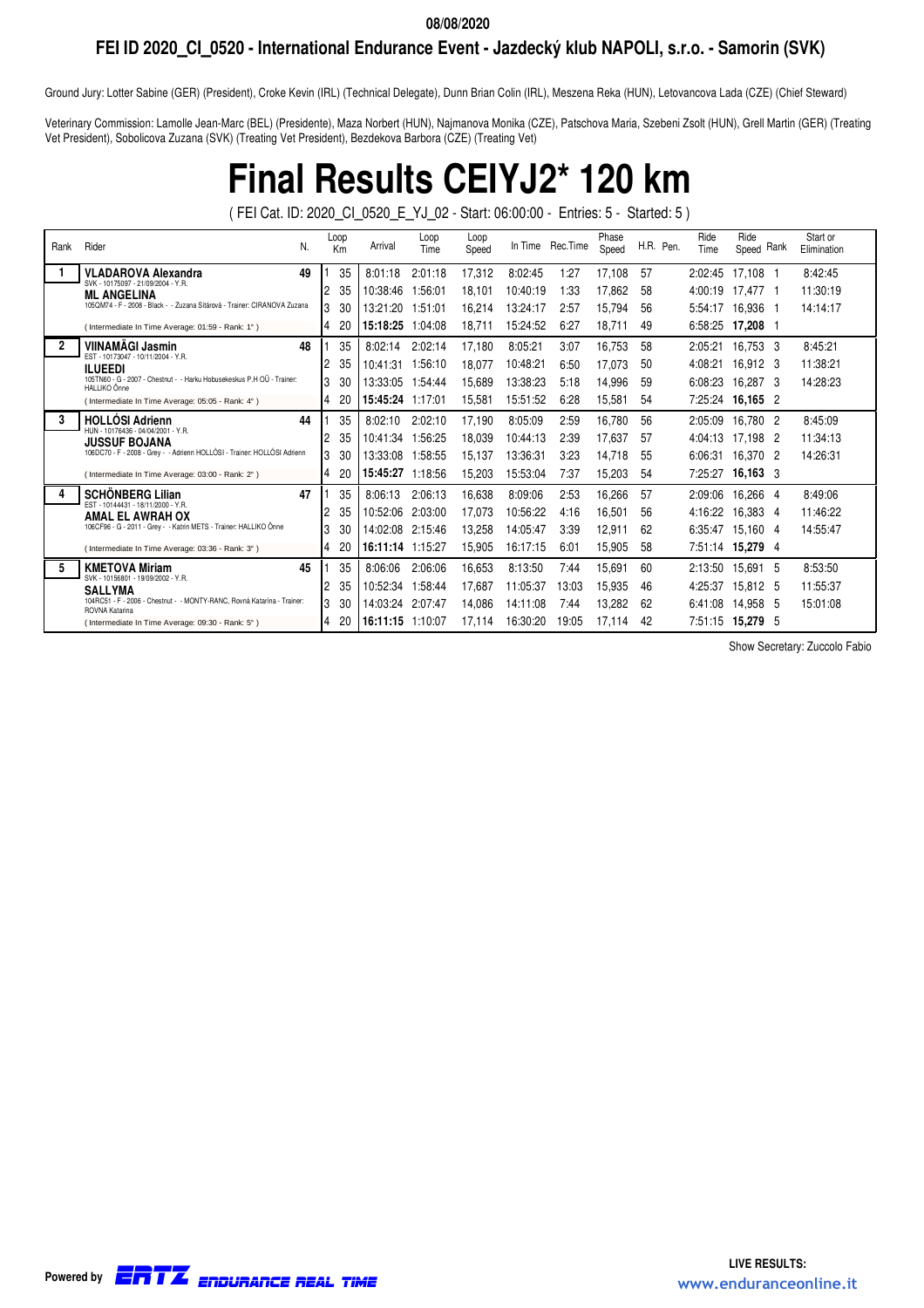## FEI ID 2020\_CI\_0520 - International Endurance Event - Jazdecký klub NAPOLI, s.r.o. - Samorin (SVK)

Ground Jury: Lotter Sabine (GER) (President), Croke Kevin (IRL) (Technical Delegate), Dunn Brian Colin (IRL), Meszena Reka (HUN), Letovancova Lada (CZE) (Chief Steward)

Veterinary Commission: Lamolle Jean-Marc (BEL) (Presidente), Maza Norbert (HUN), Najmanova Monika (CZE), Patschova Maria, Szebeni Zsolt (HUN), Grell Martin (GER) (Treating Vet President), Sobolicova Zuzana (SVK) (Treating Vet President), Bezdekova Barbora (CZE) (Treating Vet)

## Final Results CEI1\* 100 km

( FEI Cat. ID: 2020\_CI\_0520\_E\_S\_01 - Start: 06:30:00 - Entries: 14 - Started: 14 )

| Rank       | Rider<br>N.                                                                                                                                 | Loop<br>Кm | Arrival                                          | Loop<br>Time | Loop<br>Speed |          | In Time Rec. Time | Phase<br>Speed | H.R. Pen. | Ride<br>Time | Ride<br>Speed Rank |     | Start or<br>Elimination |
|------------|---------------------------------------------------------------------------------------------------------------------------------------------|------------|--------------------------------------------------|--------------|---------------|----------|-------------------|----------------|-----------|--------------|--------------------|-----|-------------------------|
| 1          | 5<br><b>GRUBMULLER Romana</b><br>AUT - 10206080 - 27/02/1986                                                                                | 35         | 8:26:15                                          | 1:56:15      | 18,065        | 8:30:13  | 3:58              | 17,468         | 55        | 2:00:13      | 17,468 1           |     | 9:10:13                 |
|            | <b>ARGA BS</b>                                                                                                                              | 2<br>35    | 11:13:41                                         | 2:03:28      | 17,009        | 11:15:57 | 2:16              | 16,702         | 58        | 4:05:57      | 17,077 1           |     | 12:05:57                |
|            | 106RV47 - - F - 2014 - Grey - - Romana GRUBMÜLLER - Trainer: FEKETE<br>(Intermediate In Time Average: 03:07 - Rank: 1°)<br>Patricia         | 3<br>30    | 13:50:49                                         | 1:44:52      | 17,165        | 14:00:04 | 9:15              | 17,165         | 59        | 5:50:49      | 17,103 1           |     |                         |
| 2          | <b>RYGOL Barbara</b><br>12<br>POL - 10156061 - 12/02/1973                                                                                   | 35         | 8:26:45                                          | 1:56:45      | 17,987        | 8:30:19  | 3:34              | 17,454         | 43        | 2:00:19      | 17,454 2           |     | 9:10:19                 |
|            | EL MAHDI                                                                                                                                    | 2<br>35    | 11:13:35                                         | 2:03:16      | 17,036        | 11:17:54 | 4:19              | 16,460         | 52        | 4:07:54      | 16,942 3           |     | 12:07:54                |
|            | 105TJ12 - - G - 2011 - Bay - - Barbara Rygol - Trainer: RYGOL Barbara<br>(Intermediate In Time Average: 03:57 - Rank: 5°)                   | 3<br>30    | 13:51:20                                         | 1:43:26      | 17,403        | 14:07:11 | 15:51             | 17,403         | 52        | 5:51:20      | 17,078 2           |     |                         |
| 3          | <b>HANZEN Pavol</b><br>6<br>AUT - 10030183 - 25/03/1969                                                                                     | 35         | 8:28:58                                          | 1:58:58      | 17,652        | 8:31:47  | 2:49              | 17,244         | 52        | 2:01:47      | 17,244 3           |     | 9:11:47                 |
|            | <b>DE TARENT</b>                                                                                                                            | 2<br>35    | 11:13:38                                         | 2:01:51      | 17,234        | 11:17:50 | 4:12              | 16,660         | 51        | 4:07:50      | 16,947 2           |     | 12:07:50                |
|            | 1061Z97 - - G - 2011 - Grey - - Pavol HANZEN, Jana SCHWARZOVA -<br>Trainer. HANZEN Pantermediate In Time Average: 03:31 - Rank: 2°)         | 3<br>30    | 13:55:22                                         | 1:47:32      | 16,739        | 14:03:04 | 7:42              | 16,739         | 55        | 5:55:22      | 16,884 3           |     |                         |
| 4          | <b>TESOVICOVA Erika</b><br>14<br>SVK - 10152862 - 31/08/2000 - Y.R                                                                          | 35         | 8:33:09                                          | 2:03:09      | 17,052        | 8:38:07  | 4:58              | 16,391         | 56        | 2:08:07      | 16,391 7           |     | 9:18:07                 |
|            | <b>AFRODITE/RIBY</b>                                                                                                                        | 2<br>35    | 11:19:25                                         | 2:01:18      | 17,312        | 11:22:27 | 3:02              | 16,890         | 59        | 4:12:27      | 16,637 4           |     | 12:12:27                |
|            | 106XW12 - - F - 2014 - Grey - - Roland HAGEM - Trainer: KLEINOVA<br>(Intermediate In Time Average: 04:00 - Rank: 6°)<br>Dominika            | 3<br>30    | 14:03:49                                         | 1:51:22      | 16,163        | 14:19:06 | 15:17             | 16,163         | 57        | 6:03:49      | 16,492 4           |     |                         |
| 5          | <b>HOFFMANN Mario</b><br>57<br>SVK - 10071506 - 05/07/1968                                                                                  | 35         | 8:37:54                                          | 2:07:54      | 16,419        | 8:42:28  | 4:34              | 15,853         | 51        | 2:12:28      | 15,853 10          |     | 9:22:28                 |
|            | T'Y VA D'ANDORGE                                                                                                                            | 2<br>35    | 11:31:07                                         | 2:08:39      | 16,323        | 11:35:19 | 4:12              | 15,807         | 54        | 4:25:19      | 15,830 7           |     | 12:25:19                |
|            | 104IK41 - - F - 2007 - Chestnut - - Rastislav Supek - Trainer: HOFFMANN<br>(Intermediate In Time Average: 04:23 - Rank: 7°)<br>Mario        | 3<br>30    | 14:33:51                                         | 2:08:32      | 14,004        | 14:39:44 | 5:53              | 14,004         | 59        | 6:33:51      | 15,234 5           |     |                         |
| 6          | <b>KOPECKA Tereza</b><br>7                                                                                                                  | 35         | 8:38:01                                          | 2:08:01      | 16,404        | 8:42:48  | 4:47              | 15,813         | 54        | 2:12:48      | 15,813 14          |     | 9:22:48                 |
|            | CZE - 10026526 - 18/11/1989<br><b>ASSAMBLEIA</b>                                                                                            | 2<br>35    | 11:31:13                                         | 2:08:25      | 16,353        | 11:33:36 | 2:23              | 16,055         | 50        | 4:23:36      | 15,933 6           |     | 12:23:36                |
|            | 105PF81 - - F - 2011 - Grey - - JK NAPOLI, s.r.o. - Trainer: HOFFMANN Mario<br>(Intermediate In Time Average: 03:35 - Rank: 3°)             | 3<br>30    | 14:33:52                                         | 2:10:16      | 13,818        | 14:39:56 | 6:04              | 13,818         | 64        | 6:33:52      | 15,234 6           |     |                         |
| 7          | <b>MIHOK Orchidea</b><br>11                                                                                                                 | 35         | 8:37:55                                          | 2:07:55      | 16,417        | 8:42:39  | 4:44              | 15,831         | 51        | 2:12:39      | 15,831 12          |     | 9:22:39                 |
|            | HUN - 10036450 - 30/12/1997<br>PANI MONIKA                                                                                                  | 2<br>35    | 11:31:15                                         | 2:08:36      | 16,330        | 11:35:19 | 4:04              | 15,829         | 55        | 4:25:19      | 15.830 7           |     | 12:25:19                |
|            | 106LU41 - - F - 2012 - Grey - - Jazdecký klub NAPOLI, s. r. o. - Trainer:<br>HOFFMANN Marid Intermediate In Time Average: 04:24 - Rank: 8°) | 3<br>30    | 14:33:53                                         | 2:08:34      | 14,001        | 14:44:20 | 10:27             | 14,001         | 59        | 6:33:53      | 15,233 7           |     |                         |
| 8          | <b>KUNZ Stephanie</b><br>9<br>AUT - 10026494 - 20/10/1978                                                                                   | 35         | 8:36:15                                          | 2:06:15      | 16,634        | 8:39:08  | 2:53              | 16,262         | 64        | 2:09:08      | 16,262 9           |     | 9:19:08                 |
|            | <b>SHAH HAALEH AB</b>                                                                                                                       | 2<br>35    | 11:33:17                                         | 2:14:09      | 15,654        | 11:37:57 | 4:40              | 15,128         | 59        | 4:27:57      | 15,675             | - 9 | 12:27:57                |
|            | 106XF54 - - G - 2013 - Bay - - Stephanie Kunz - Trainer: KUNZ Stephanie<br>(Intermediate In Time Average: 03:46 - Rank: 4°)                 | 3<br>30    | 14:38:44                                         | 2:10:47      | 13,763        | 14:50:36 | 11:52             | 13,763         | 45        | 6:38:44      | 15,048 8           |     |                         |
| <b>FTQ</b> | <b>ADENSAMER Ulrich</b><br>2<br>AUT - 10118197 - 10/10/1988                                                                                 | 35         | 8:29:30                                          | 1:59:30      | 17,573        | 8:37:38  | 8:08              | 16,453         | 36        | 2:07:38      | 16,453 5           |     | 9:17:38                 |
|            | 557 SIRAJ AL LEIL                                                                                                                           | 2<br>35    | 11:19:03                                         | 2:01:25      | 17,296        | 11:28:50 | 9:47              | 16,006         | 44        | 4:18:50      | 16,227 5           |     | 12:18:50                |
|            | 106XU87 - - G - 2011 - Bay - - Ulrich Adensamer - Trainer: ADENSAMER<br>Ulrich                                                              | 3<br>30    | 13:51:22                                         | 1:32:32      | 19,452        | 14:09:42 | 18:20             | 19,452         | 67        | 5:51:22      | 17,076             |     | Metabolic [ME]          |
| <b>FTQ</b> | VRBINSKA Lenka<br>15                                                                                                                        | 35         | 8:33:12                                          | 2:03:12      | 17,045        | 8:38:06  | 4:54              | 16,393         | 49        | 2:08:06      | 16,393 6           |     | 9:18:06                 |
|            | SVK - 10217682 - 18/05/1996<br><b>GOUBANTINI</b>                                                                                            | 35<br>2    | 11:19:22 2:01:16                                 |              | 17,317        | 11:21:45 | 2:23              | 16,983         | 48        | 4:11:45      | 16,683             |     | Irr. Gait [GA] (RE)     |
|            | 106XU63 - - G - 2013 - Grey - - Gabriela VON FELTEN-GINESTA - Trainer:<br>KLEINOVA Dominika                                                 | 3<br>30    |                                                  |              |               |          |                   |                |           |              |                    |     |                         |
| <b>FTQ</b> | <b>MALA Miriam</b><br>10<br>SVK - 10146432 - 12/10/1990                                                                                     | 35         | 8:38:08                                          | 2:08:08      | 16,389        | 8:42:44  | 4:36              | 15,821         | 58        | 2:12:44      | 15,821 13          |     | 9:22:44                 |
|            | <b>CHARLIE FT</b>                                                                                                                           | 2<br>35    | 11:31:20                                         | 2:08:36      | 16,330        | 11:35:23 | 4:03              | 15,831         | 69        | 4:25:23      | 15,826             |     | Metabolic [ME]          |
|            | 104PX48 - - G - 2009 - Bay - - JK Napoli, s.r.o. - Trainer: HOFFMANN Mario                                                                  | 3<br>30    |                                                  |              |               |          |                   |                |           |              |                    |     |                         |
| <b>FTQ</b> | <b>ADENSAMER Florian</b><br>1                                                                                                               | 35         | 8:29:23                                          | 1:59:23      | 17,590        | 8:37:37  | 8:14              | 16.456         | 62        | 2:07:37      | 16.456             | - 4 | 9:17:37                 |
|            | AUI - 1012004/ - 20/10/19/2<br><b>JUKUSHIMA</b>                                                                                             | 2<br>35    | 11:18:58 2:01:21 17,305 11:36:00 17:02 15,175 65 |              |               |          |                   |                |           | 4:26:00      | 15,789             |     | Metabolic [ME]          |
|            | 106XU35 - - F - 2012 - Grey - - Florian Adensamer - Trainer: ADENSAMER<br>Florian                                                           | 3<br>30    |                                                  |              |               |          |                   |                |           |              |                    |     |                         |
| <b>FTQ</b> | <b>GRADWOHL Jürgen</b><br>4                                                                                                                 | 35         | 8:36:18                                          | 2:06:18      | 16,627        | 8:39:01  | 2:43              | 16,277         | 59        | 2:09:01      | 16,277 8           |     | 9:19:01                 |
|            | AUT - 10045857 - 22/08/1973<br>KUHAYLAN ZAID 111 (KOHEKON)                                                                                  | 35<br>2    | 11:32:42 2:13:41                                 |              | 15,709        | 11:37:42 | 5:00              | 15,142         | 64        | 4:27:42      | 15,689             |     | Irr. Gait [GA]          |
|            | 106ON50 - - M - 2011 - Bay - - Fam. Hemmer - Trainer: GRADWOHL Fabian                                                                       | 3<br>30    |                                                  |              |               |          |                   |                |           |              |                    |     |                         |
| <b>FTQ</b> | <b>BALOGH Piroska</b><br>3                                                                                                                  | 35         | 8:38:03                                          | 2:08:03      | 16,400        | 8:42:35  | 4:32              | 15,839         | 54        | 2:12:35      | 15,839 11          |     | 9:22:35                 |
|            | SVK - 10207169 - 21/06/1997<br><b>FRAISE DU PECOS</b>                                                                                       | 35<br>2    |                                                  |              |               |          |                   |                |           |              |                    |     | Fail to complete [FTC]  |
|            | 105ZT45 - - F - 2011 - Bay - - Mario HOFFMANN - Trainer: HOFFMANN Mario                                                                     | 3<br>30    |                                                  |              |               |          |                   |                |           |              |                    |     |                         |

RE = Re-Inspection Show Secretary: Zuccolo Fabio